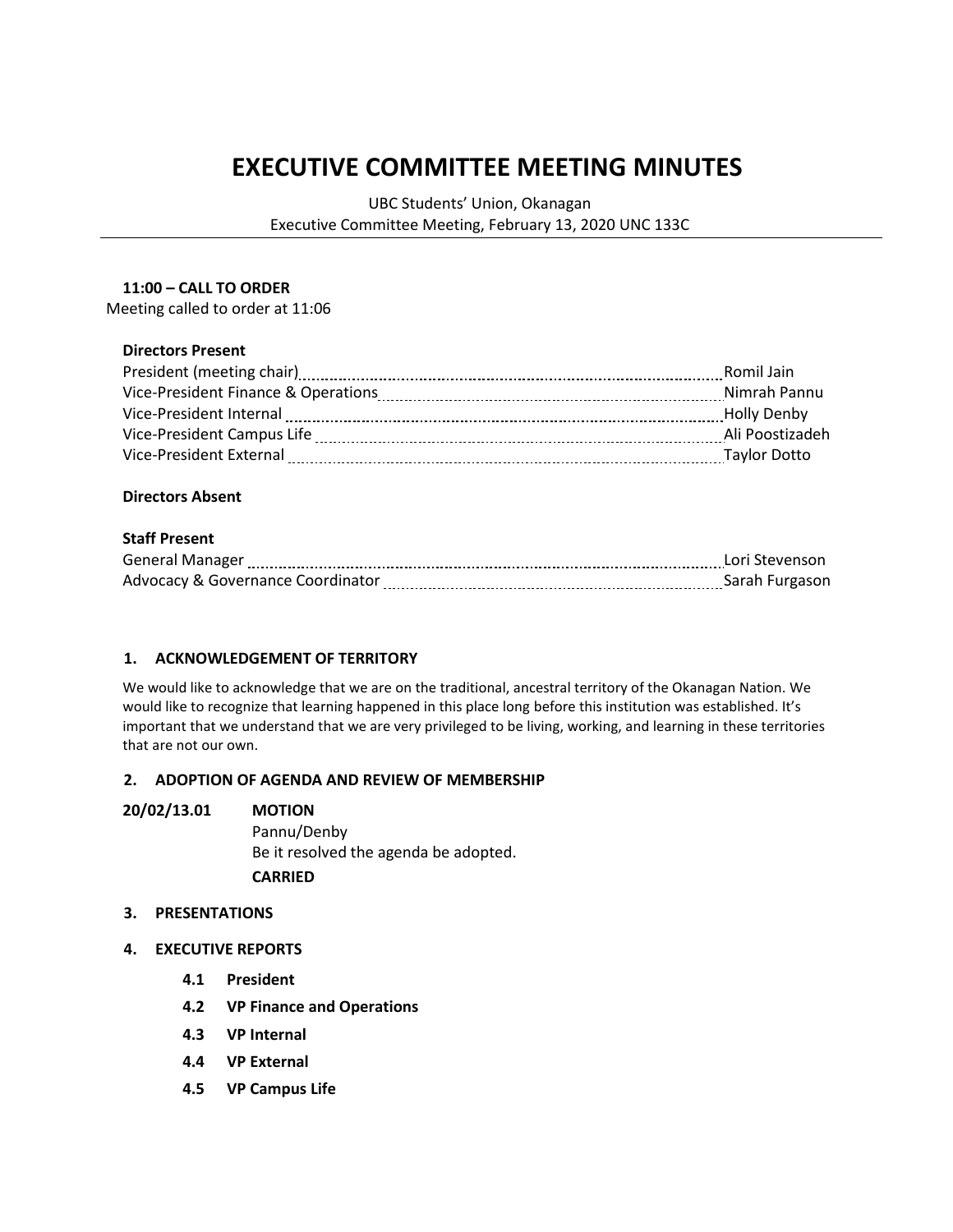#### **4.6 General Manager**

#### **5. OLD BUSINESS**

#### **6. NEW BUSINESS**

## **6.1 Board of Directors January Honoraria**

### **20/02/13.02 MOTION**

Pannu/Poostizadeh

Be it resolved the Board of Directors be paid for January as follows:

| Director     | Hours | Percentage |
|--------------|-------|------------|
| Stein        | 6.5   | 100%       |
| Wallis       | 68    | 100%       |
| Isaac        | 37    | 100%       |
| Freire       | 9     | 100%       |
| Spencer      | 14    | 100%       |
| Brown        | 48.5  | 100%       |
| <b>Kliss</b> | 31.5  | 100%       |
| Gauld        | 59    | 100%       |
| Cannon       | 55    | 100%       |
| Sandhu       | 13    | 100%       |
| Kootenayoo   | 76    | 100%       |

#### **CARRIED**

## **6.2 Legacy Fund Applications**

### **20/02/13.03 MOTION**

Pannu/Denby

Be it resolved the legacy fund applications be approved as follows:

| #43 | \$500 |
|-----|-------|
| #44 | \$300 |
| #45 | N/A   |
| #46 | \$0   |
| #47 | \$500 |
| #49 | \$500 |

## **20/02/13.04 MOTION TO AMEND**

Denby/Poostizadeh Be it resolved #48 and #49 be removed from motion 20/01/13.03.

# **CARRIED**

**20/02/13.03 CARRIED AS AMENDED** Pannu abstained.

*Dotto arrived at 11:16*